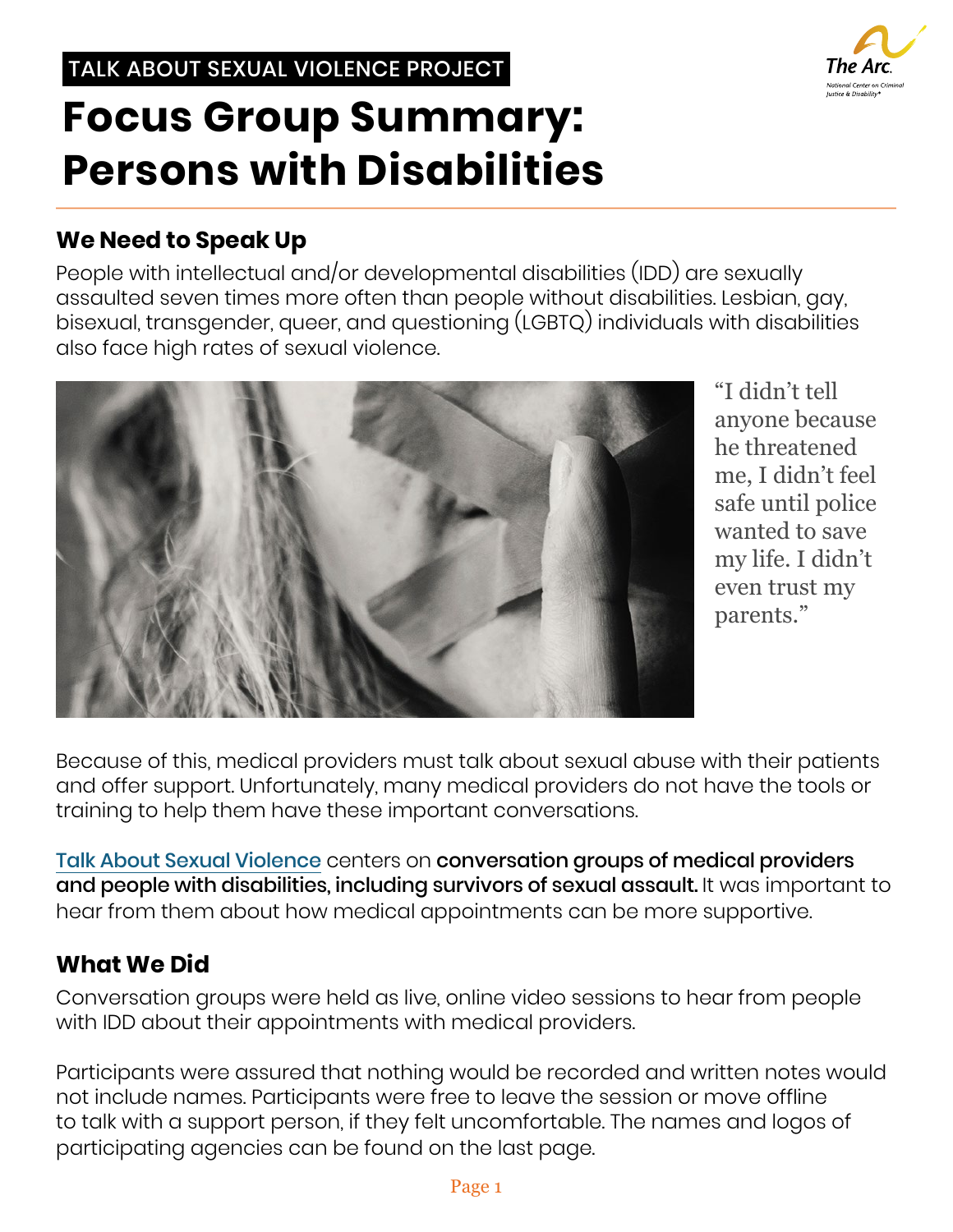### **Do you feel listened to and believed at your medical appointments?**

*"It depends upon the doctor, there is a gap in understanding disability"*

- **–** I am not listened to, and not always believed when I talk about important things.
- **–** My provider knows me, I do feel listened to and believed.
- **–** I feel rushed there isn't time for explanations.
- **–** My doctor does not understand that I need to be told some things again.

#### **Is your medical provider comfortable talking about personal health issues?**

*"Depends on the doctor or how well you know them."*

- **–** When I change doctors, it's hard to explain the whole story and open up to them.
- **–** I train them, patients need to ask questions.

#### **If there is a support person with you, does your medical provider talk to you, or the other person?**

*"They often talk to support person, in the beginning."*

- **–** [They] talk to both of us.
- **–** My support person asks for information, then the medical provider talks to me.
- **–** They don't explain things to me, like what a rape kit is.
- **–** My doctor talks to me, but I don't talk.
- **–** The support person explains what was said.
- **–** Doctors talk to others—they see the disability first, [and] assume it is worse than it is.

## **Does your medical provider ask if you want to talk alone?**

*"Yes and no. Depends on the provider and their comfort level with me."*

- **–** The doctor had my mom leave so he could talk with me.
- **–** I didn't want to be alone, because of what happened.
- **–** My doctor doesn't ask me if I want to talk alone.
- **–** The doctor leaves it up to me.

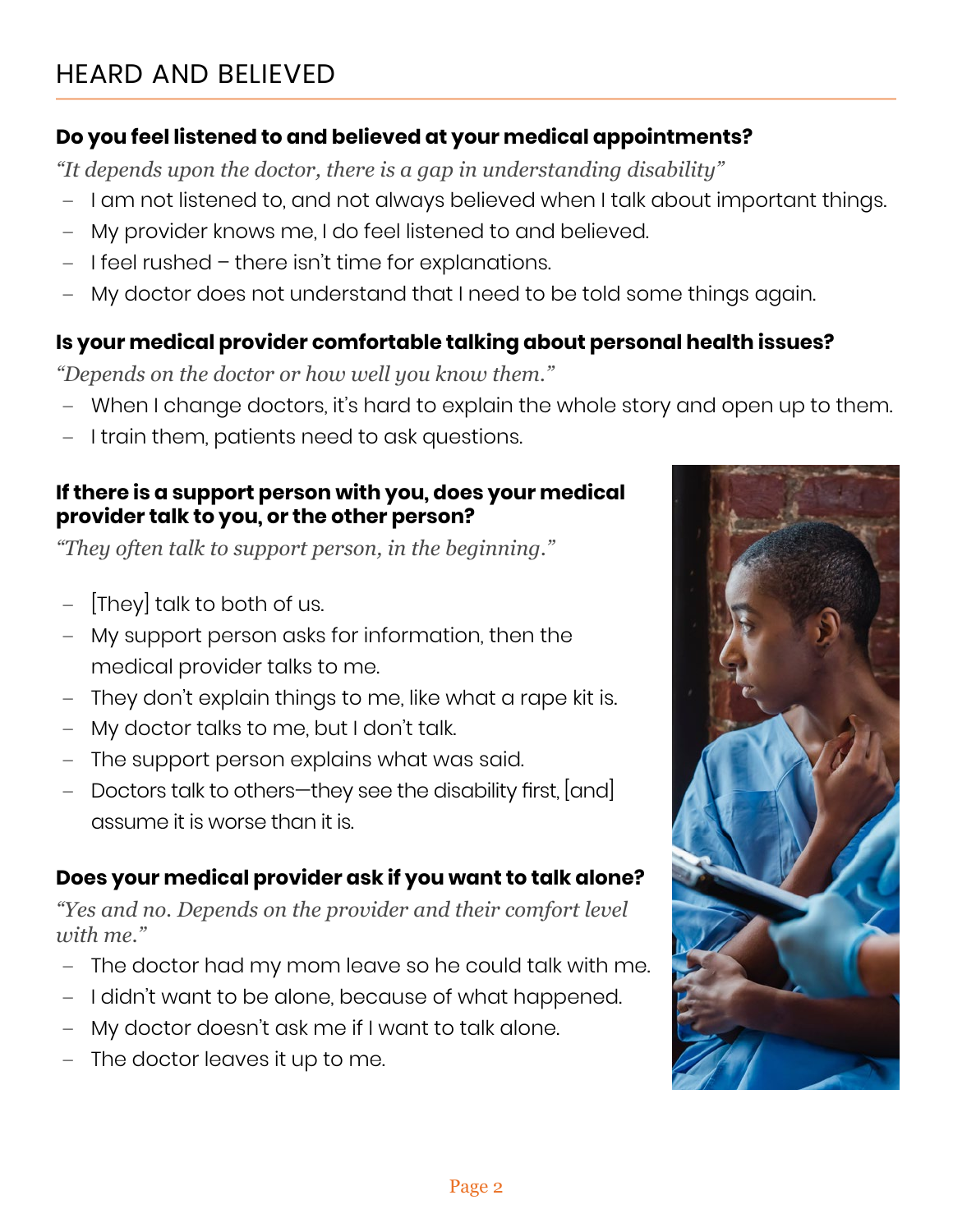#### **Has your medical provider ever talked to you about mandated reporting?**

*"Sometimes"*

- **–** No, he never told me about what this is.
- **–** I understood when I was told, but it was hard hearing about it.
- **–** My doctor talked to my parents but should have talked to me.
- **–** On occasion, when I was asked questions about being or feeling safe.
- **–** He used understandable explanations, not jargon.

#### **Did your medical provider discuss what would happen after reporting?**

*"Back then it was not talked about, I just went where they told me."* 

- **–** All depends on the doctor.
- **–** No, never talked about it. It should be mandatory to talk to us.
- **–** I would have to prompt the doctor about what is next.

#### **Did your medical provider listen to what you wanted to do next?**

*"My doctor listens, gives me information and points me in the right direction."*

- **–** It was my decision to do something after the report was made.
- **–** Parents made the decisions for me in my day.

# EDUCATION AND TRAINING

#### **What training or materials can help medical providers and patients feel confident when talking about personal things and sexual assault?**

*"Training about different disabilities"*

- **–** Train medical students about sexual assault and disabilities
- **–** Trainings on plain language and how to listen.
- **–** Trainings that include peer advocate survivors on being respectful.

*"See sexual assault prevention as part of health and wellness"*

- **–** Webinars and conversation guides for patients and doctors.
- **–** Resource website to help patients with IDD who are LGBTQ or transgender.
- **–** More partnerships with health care organizations and disability service systems.